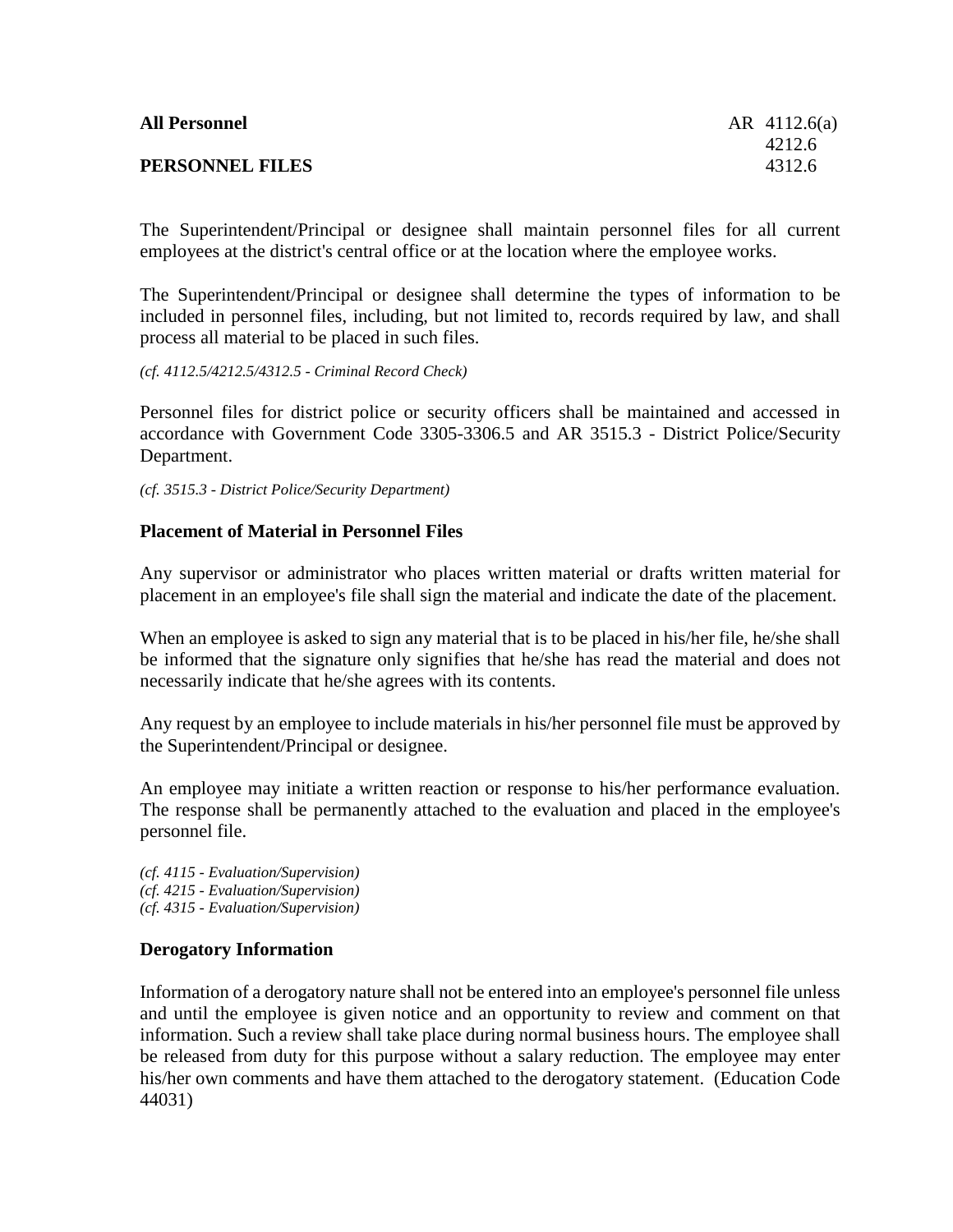AR 4112.6(b) 4212.6 4312.6

## **PERSONNEL FILES** (continued)

*(cf. 1312.1 - Complaints Concerning District Employees) (cf. 4112.9/4212.9/4312.9 - Employee Notifications) (cf. 4118 - Dismissal/Suspension/Disciplinary Action) (cf. 4218 - Dismissal/Suspension/Disciplinary Action) (cf. 5141.4 - Child Abuse Prevention and Reporting)*

## **Persons with Authorized Access**

The Superintendent/Principal or designee shall maintain the confidentiality of any personnel records which, if inappropriately disclosed, would constitute an unwarranted invasion of the employee's privacy.

Access to an employee's personnel file shall be granted only to the employee, persons authorized by the employee, district personnel, and others with a valid "right to know" or "need to know" who are authorized access by the Superintendent/Principal or designee.

*(cf. 4119.23/4219.23/4319.23 - Unauthorized Release of Confidential/Privileged Information)*

Individual Board of Trustees members shall not be allowed to access personnel files, but the Board may request pertinent information from an employee's file in cases of personnel action.

*(cf. 9011 - Disclosure of Confidential/Privileged Information)*

*(cf. 9321 - Closed Session Purposes and Agendas)*

*(cf. 9321.1 - Closed Session Actions and Reports)*

Any authorized reviewer shall maintain strict confidence of the contents of a personnel file. Personnel files shall be reviewed and replaced within the shortest time possible. In no case shall a personnel file be left unattended or left unsecured overnight.

#### **File Review by Employee**

Any employee wishing to inspect his/her personnel record shall contact the Superintendent/Principal or designee.

With the exceptions noted below, all personnel records related to the employee's performance or to any grievance concerning the employee shall be made available for inspection by the employee. Noncredentialed employees shall have access to any numerical scores obtained as a result of written examinations. (Education Code 44031; Labor Code 1198.5)

The Superintendent/Principal or designee shall not be required to make available to the employee: (Education Code 44031; Labor Code 1198.5)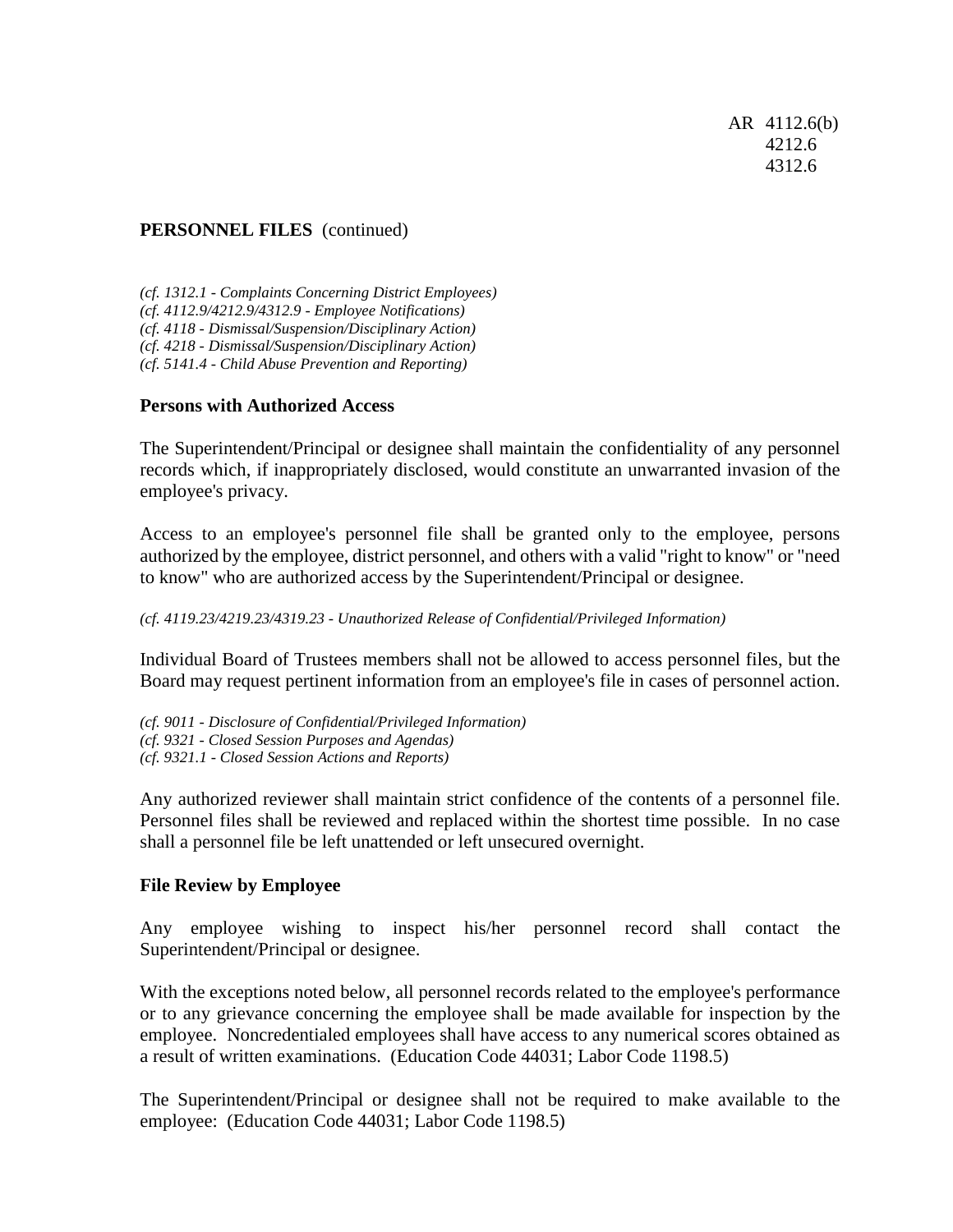AR 4112.6(c) 4212.6 4312.6

# **PERSONNEL FILES** (continued)

- 1. Records related to the investigation of a possible criminal offense
- 2. Letters of reference
- 3. Ratings, reports, or records that were obtained prior to the employee's employment, prepared by identifiable examination committee members, or obtained in connection with a promotional examination

*(cf. 4112.41/4212.41/4312.41 - Employee Drug Testing) (cf. 4112.5/4212.5/4312.5 - Criminal Record Check)*

Personnel records related to the employee's job performance or to any grievance concerning him/her shall be made available to the employee at reasonable intervals and at reasonable times. The Superintendent/Principal or designee shall not be required to make such records available at a time when the employee is required to render services to the district, unless the employee is required to view the file where it is stored. (Education Code 44031; Labor Code 1198.5)

The Superintendent/Principal or designee shall do one of the following: (Labor Code 1198.5)

- 1. Keep a copy of each employee's personnel records at the place where the employee reports to work
- 2. Make the employee's personnel records available at the place where the employee reports to work within a reasonable period of time following the employee's request
- 3. Permit the employee to inspect the personnel records at the location where the district stores the personnel records, with no loss of compensation to the employee

The employee may be accompanied by a representative of his/her choice while reviewing his/her personnel records.

Inspection shall take place in the presence of the Superintendent/Principal or designee. The Superintendent/Principal or designee shall keep a record of the date and time the file was reviewed and the name and title of the person(s) present during the review.

In no instance shall any material be removed from the records. Requests for copies of material in a personnel record must be made in writing.

## **Records Retention**

Personnel records for current and former employees shall be retained in accordance with 5 CCR 16023.